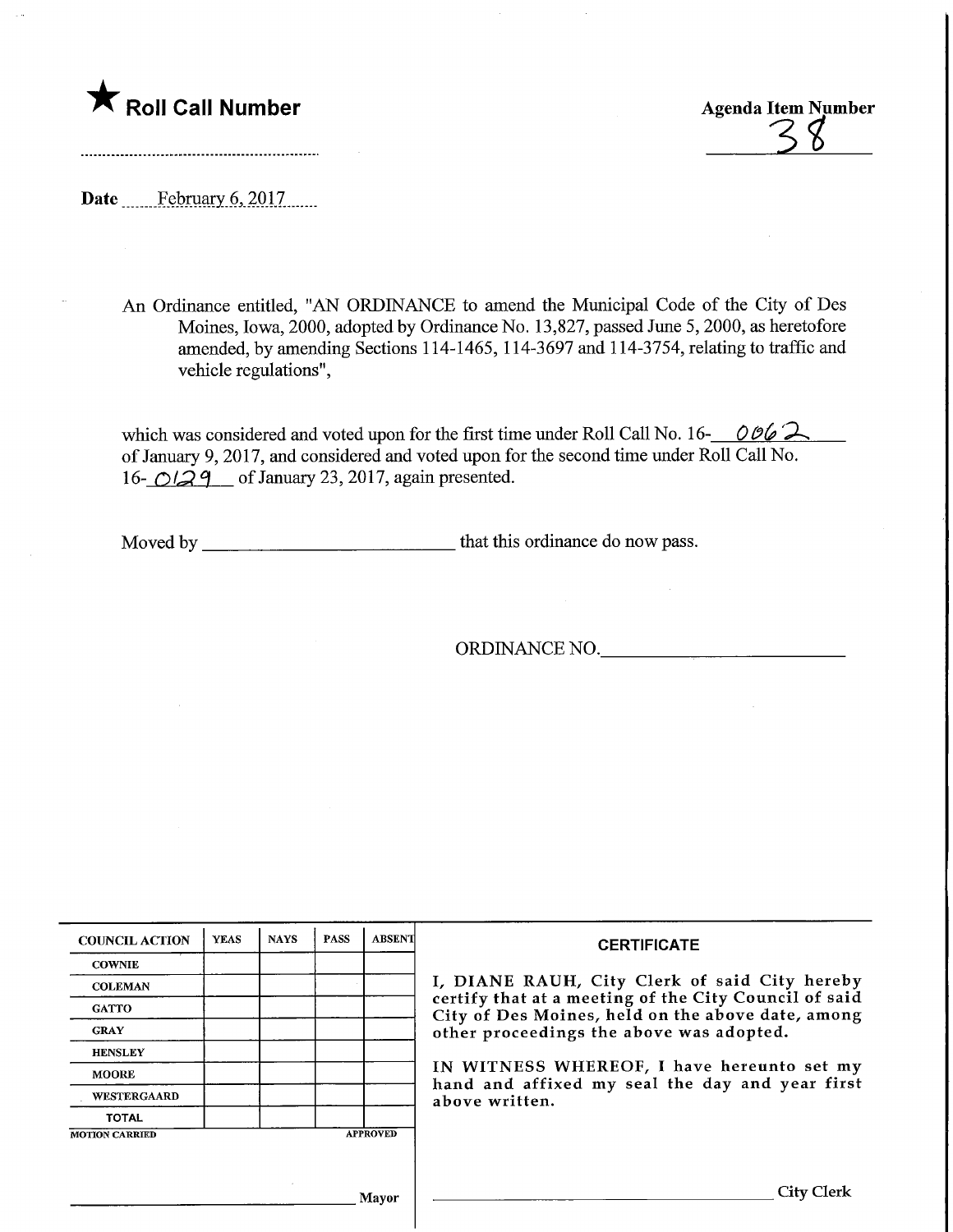

### **AGENDA HEADING:**

Amending Chapter 114 of the Municipal Code regarding traffic regulation changes as follows:

A. Parking restriction modifications related to the Beaver Avenue Streetscape project.

B. Installation of a traffic signal at Indianola Avenue and Payton Avenue.

C. Parking restriction modifications to match field conditions - Washington Avenue.

#### SYNOPSIS:

Recommend approval of the staff recommendations and the ordinance regarding the traffic regulation changes.

### FISCAL IMPACT:

Amount: Minor costs for sign installations.

Funding Source: 2016-17 Operating Budget, page 78 Engineering Department Traffic and Transportation—Sign Installation and Maintenance, EG062080.

### ADDITIONAL INFORMATION:

A. A parking inset was constructed on the south side of Urbandale Avenue east of Beaver Avenue as part of the Beaver Avenue Streetscape project. These traffic regulations are necessary to allow parking within the new inset area. The following revisions to the Municipal Code will place these changes into effect.

Sec. 114-3697. Urbandale Avenue Martin Luther King Jr Parkway to Forty-fourth Street.

Urbandale Avenue, on the south side, from Thirty ninth Street to Beaver Avenue, no parking any time-

Urbandale Avenue, on the south side, from Beaver Avenue to a point 85 feet east thereof, no parking anytime.

Urbandale Avenue, on the south side, from a point 185 feet east of Beaver Avenue to Thirtyninth Street, no parking anytime.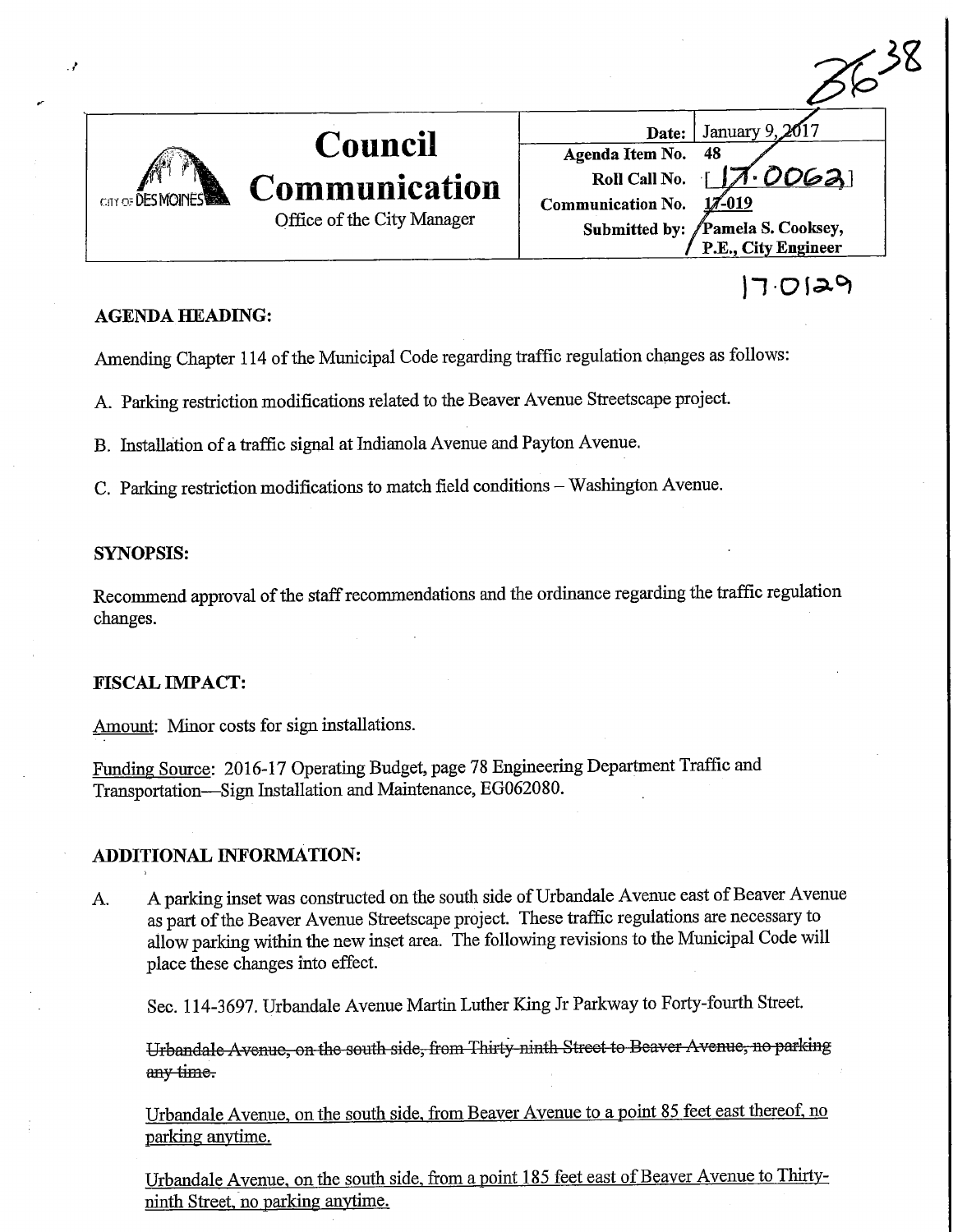Council Communication No. 17-019 z<br>?<br>. 70. age 2 or  $5$  7  $\sigma$ 



B. A traffic signal was constructed at the intersection of Indianola Avenue and Payton Avenue as part of the Indianola Avenue Widening Project, Phase 4. The following revisions to the Municipal Code will place this traffic control change into effect.

Sec. 114-1465. Indianola Avenue.

Indianola Avenue and East Pavton Avenue, traffic control signal,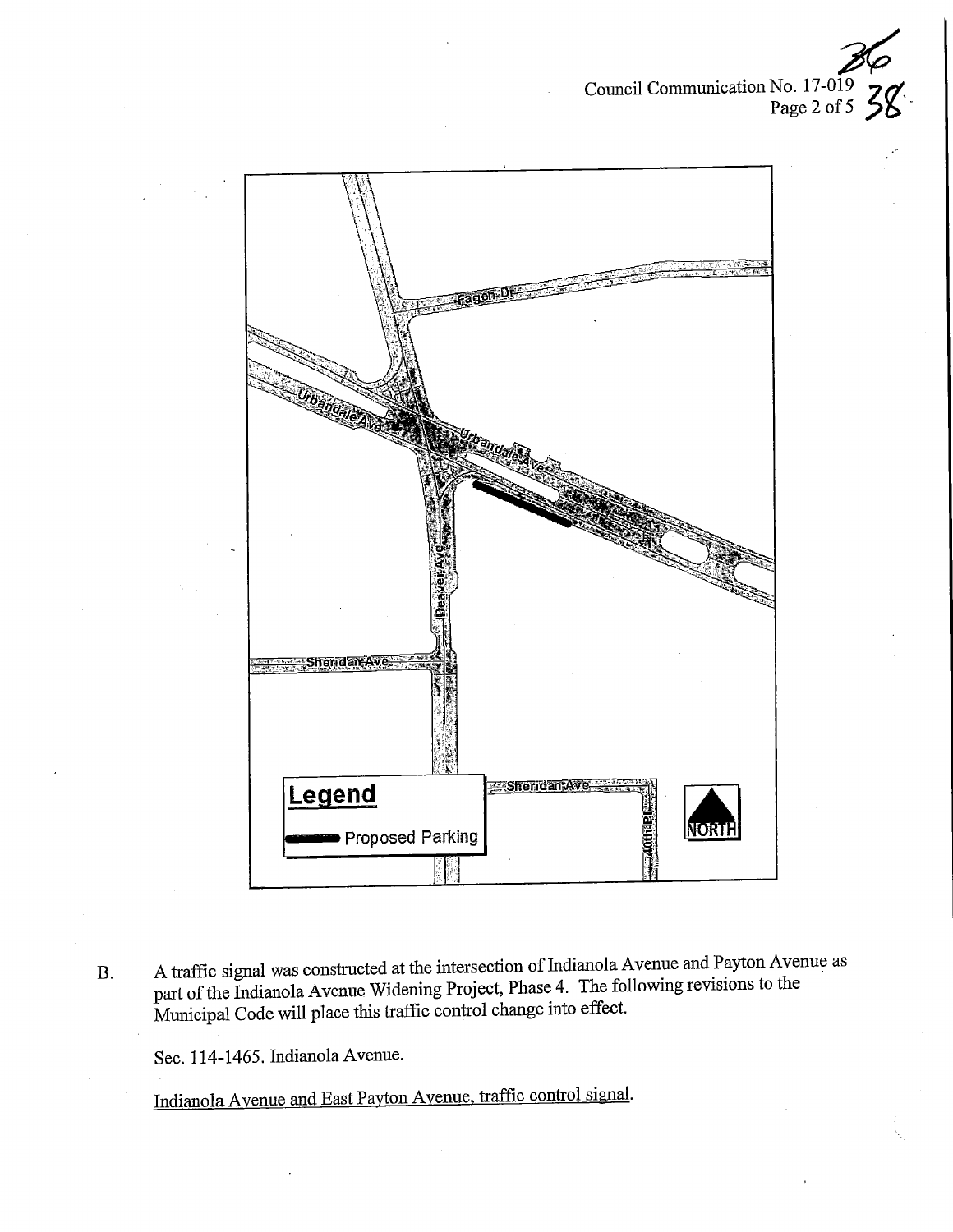$17.0129$ 

Council Communication No. 17-019 Page 3 of 5



C. The following revisions will update the Municipal Code to match existing field conditions. Sec. 114-3754. Washington Avenue-Michigan Street to Twenty-fourth Street.

Washington Avenue, on the south side, from Ninth Street to Tenth Street, passenger loading and unloading.

Washington Avenue, on both sides, from Ninth Street to Tenth Street, no parking any time; 6:00 a.m. to 1:00 p.m., Tuesday.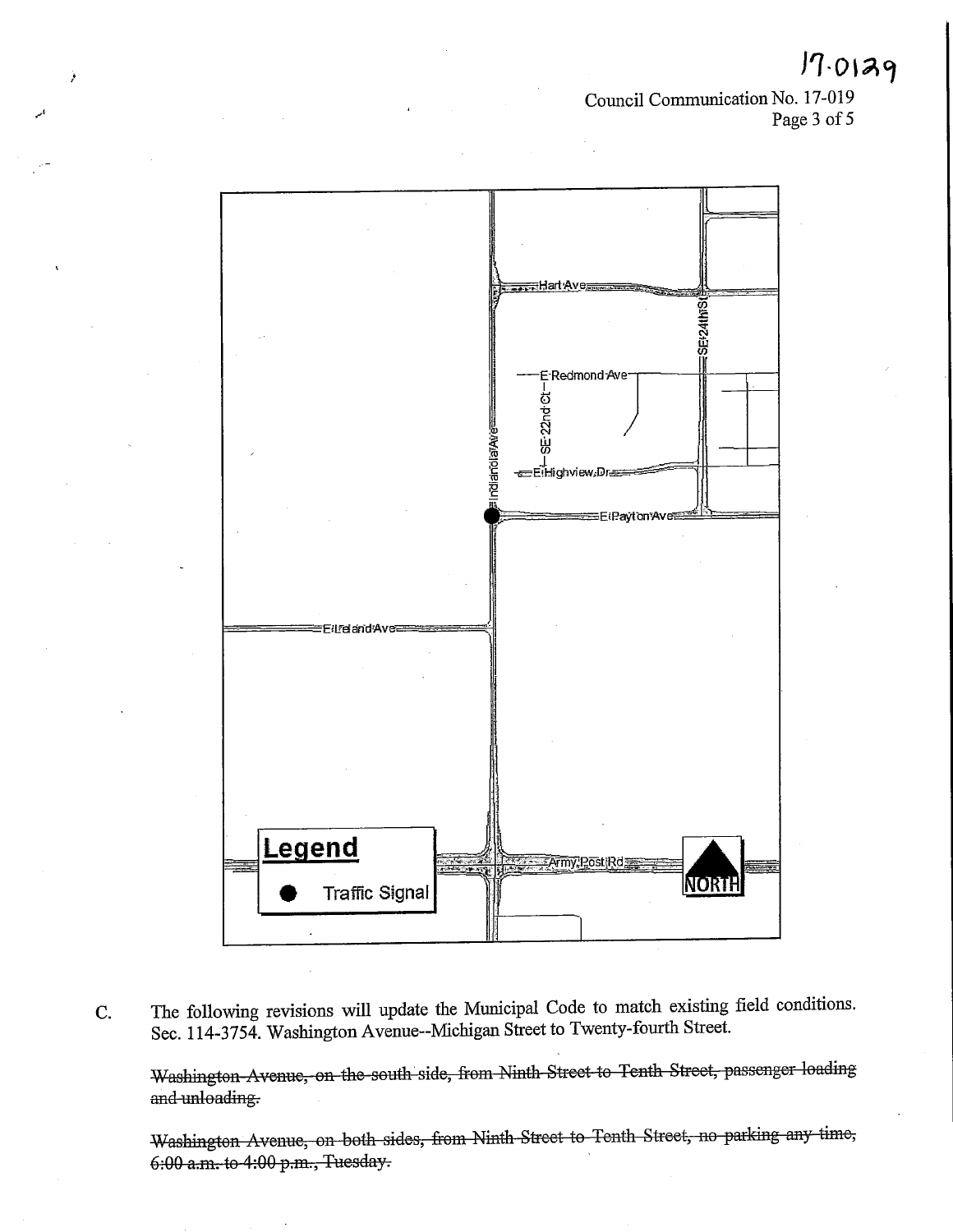$\frac{1}{2}$  $\frac{1}{2}$  $\frac{1}{2}$  $\frac{1}{2}$  $\frac{1}{2}$  $\frac{1}{2}$  $\frac{1}{2}$  $\frac{1}{2}$  $\frac{1}{2}$  $\frac{1}{2}$  $\frac{1}{2}$  $\frac{1}{2}$  $\frac{1}{2}$  $\sigma$   $\sim$   $\sigma$ 

Washington Avneue Avenue, on the north side, from Tenth Street to a point 50 feet east thereof, no parking any time.

Washington Avenue, on the south side, from <del>Tenth</del> Eleventh Street to Thirteenth Street, no parking any time.



# PREVIOUS COUNCIL ACTION(S):

Date: April 7, 2014

Roll Call Number: 14-0569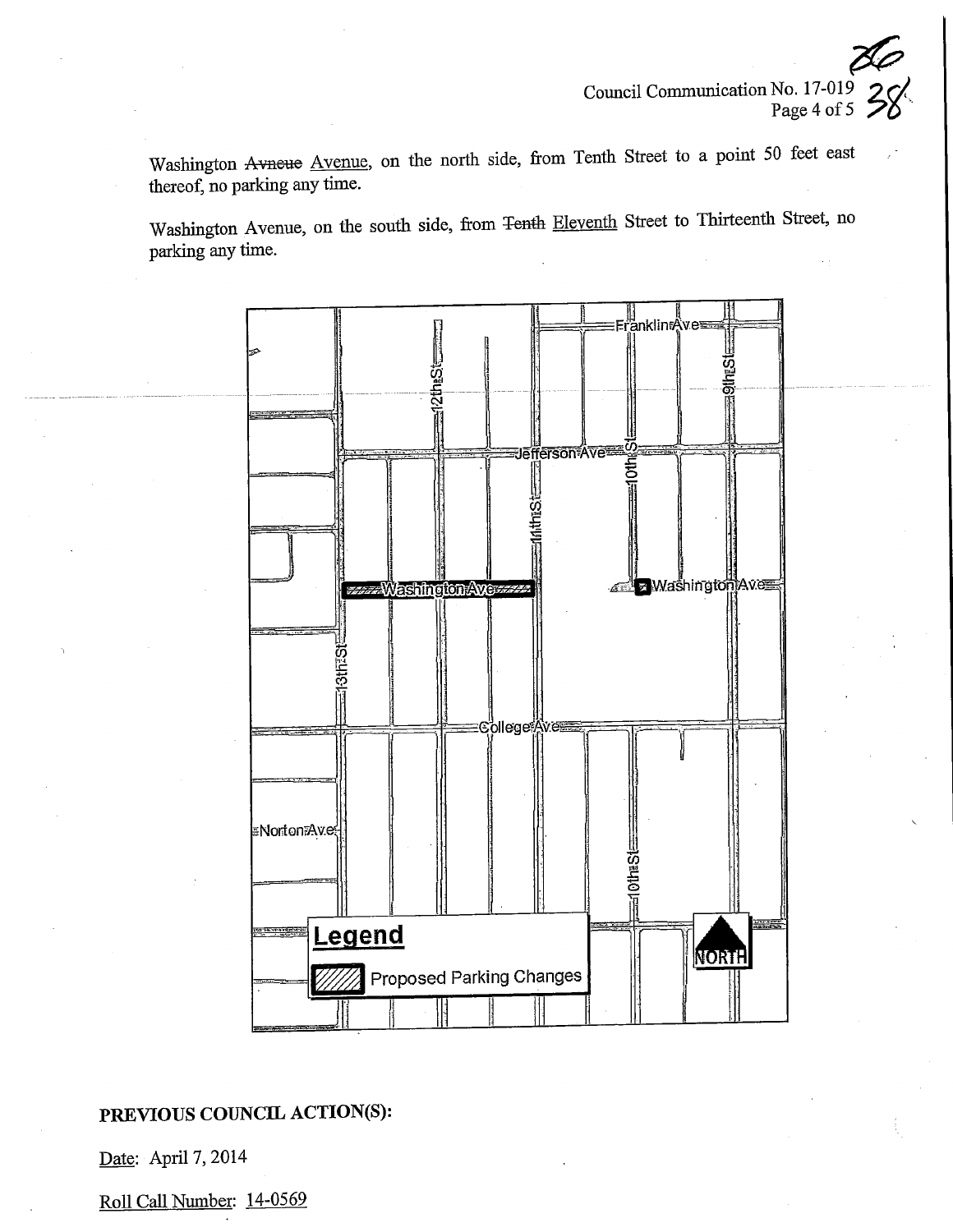$\sqrt{7} \cdot Q \sqrt{2Q}$ <br>Council Communication No. 17-019 Page 5 of 5

Action: On Beaver Avenue Streetscape – Beaver Crest Drive to Fagen Drive: Resolution approving plans, specifications, form of contract documents, Engineer's estimate and designation of lowest ns, specifications, form of contract documents,  $E_{\text{net}}$   $\Omega_{\text{med}}$  Beyrnley, President) \$1,738,907.14. (Cov  $R_{\text{non}}$  bidder as Concrete Technologies,  $\text{1.13}$ ,  $\text{1.14}$ .  $\text{1.14}$ .  $\text{1.14}$ .  $\text{1.14}$ .  $\text{1.14}$ .  $\text{1.14}$ .  $\text{1.14}$ .  $\text{1.14}$ .  $\text{1.14}$ .  $\text{1.14}$ .  $\text{1.14}$ .  $\text{1.14}$ .  $\text{1.14}$ .  $\text{1.14}$ Communication No. 14-144) Moved by Gray to adopt. Motion Carried 7-0.

Date: July 13, 2015

# Roll Call Number: 15-1202

Action: On Indianola Avenue Widening - Phase 4: Resolution approving plans, specifications, form of contract documents, Engineer's estimate and designation of lowest responsible bidder as Concrete contract documents, Engineer's estimate and designation of  $C_{\text{current}}$  communication No. 15-390) chnologies, Inc. (Brad Baumer, President),  $\frac{3}{2}$ ,  $\frac{5}{3}$ ,  $\frac{5}{3}$ ,  $\frac{2}{3}$ Moved by Gatto to adopt. Motion Carried 7-0.

# BOARD/COMMISSIONACTION(S): NONE

# ANTICIPATED ACTIONS AND FUTURE COMMITMENTS: NONE

For more information on this and other agenda items, please call the City Clerk's Office at 515-283-4209 or visit the Clerk's Office on the first floor of City Administration Building, 400 E. Court Avenue Ste.116. Council available to the public at the City Clerk's Office on Thursday afternoon preceding Monday's Council meeting. Citizens allable to the public at the City Clerk's Office on  $\frac{1}{2}$  and  $\frac{1}{2}$  and  $\frac{1}{2}$  are precising the Clerk's Office or sending their request Via m also request to receive meeting notices and agendas by email by calling the Clerk's Office or sending the Cler email to cityclerk@dmgov.org.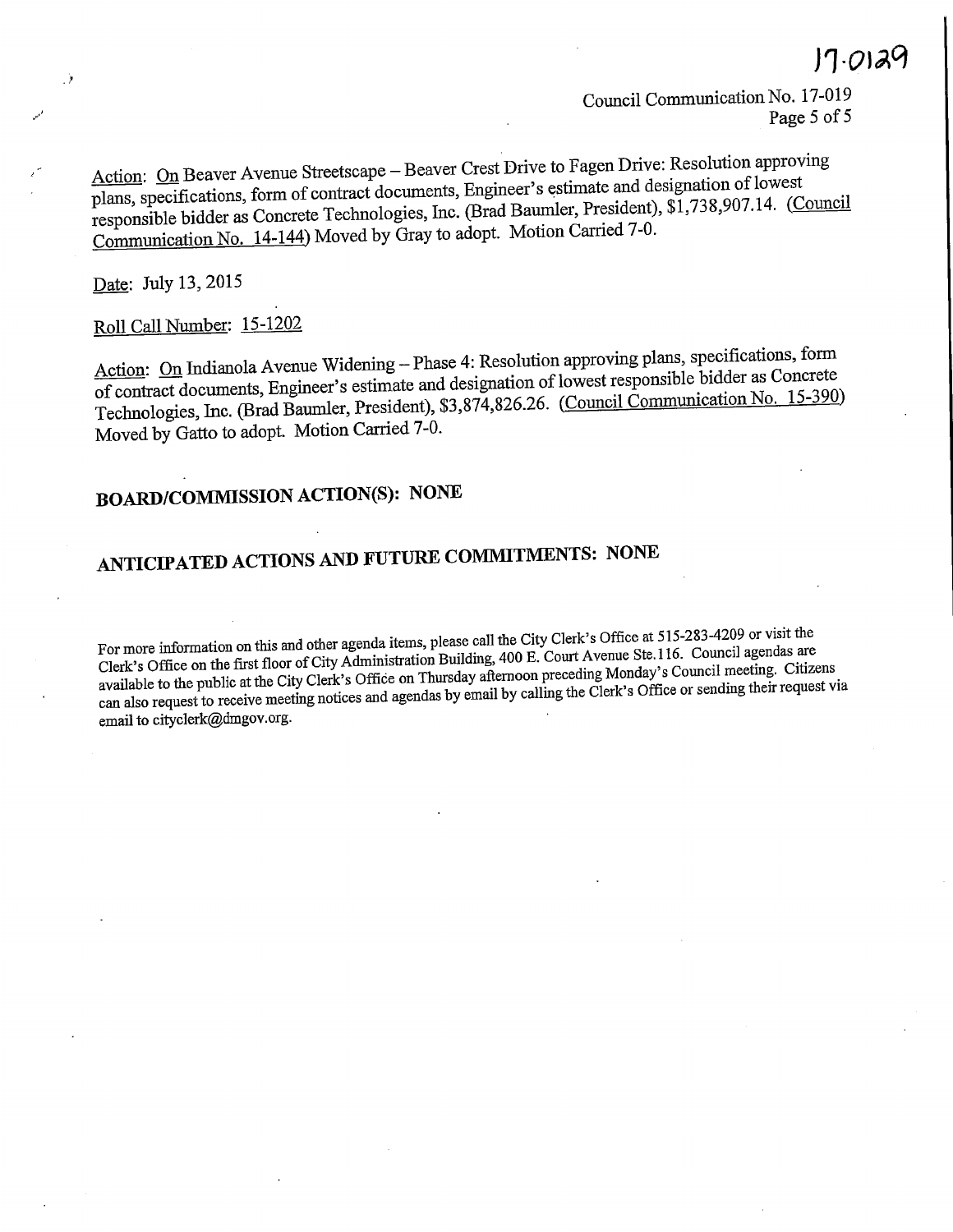3638

#### ORDINANCE NO.

AN ORDINANCE to amend the Municipal Code of the City of Des Moines, Iowa, 2000, adopted<br>by Ordinance No. 13,827, passed June 5, 2000, as heretofore amended, by amending  $\sigma$  Ordinance No. 13,827, passed June 5, 2000, as heretofore amended, 5,  $\sigma$  $\frac{\text{C}t}{\text{C}t}$  14-1465, 114-5697 and 114-5754, relating to traffic and vehicle regulations.

Be It Ordamed by fhe City Council of the City of.Des Moines, Iowa:

Section 1. That the Municipal Code of the City of Des Moines, Iowa, 2000, adopted by

Ordinance No. 13,827, passed June 5, 2000, as heretofore amended, is hereby amended by

amending Sections 114-1465, 114-3697 and 114-3754, relating to traffic and vehicle regulations,

as follows:

## Sec. 114-1465. Indianola Avenue.

Lidianola Avenue and Southeast First Street, traffic control signal. Lidianola Avenue and Hartford Avenue, traffic control signal. Indianola Avenue and Southeast Sixth Street, traffic control signal.<br>Indianola Avenue and East Park Avenue, traffic control signal. Indianola Avenue and East Park Avenue, traffic control signal. ladianola Avenue and Southeast Fourteenth Street, traffic control signal. Indianola Avenue and Evergreen Avenue, traffic control signal. Lidianola Avenue and East Watrous Avenue, traffic control signal. Lidianola Avenue and East McKinley Avenue, traffic control signal. Indianola Avenue and Easter Lake Drive, traffic control signal. ndianola Avenue and East Payton Ayemie. Hume control signal

# Sec. 114-3697. Urbandale Avenue-Martin Luther King Jr Parkway to Forty-fourth Street

Urbandale Avenue, on both sides, from Martin Luther King Jr Parkway to Thirtieth Street, no parking any time.

Urbandale Avenue, on both sides, from Leado Avenue to Thirty-fourth Street, no parking any time.

Urbandale Avenue, on the south side, from a point 120 feet west of Thirty-fourth Street to Thirty-fourth Street, no parking any time.

Urbandale Avenue, on the south side, from Thirty-eighth Street to a point 75 feet east thereof, no parking any time.

thereof, no parking any time. Urbandale Avenue, on the south side, from Thirty-eighth Street to a  $p = 1$ 

thereof, no parking any time. Urbandale Avenue, on the south side, from Thirty ninth Street to Beaver Avenue, no parking any time.

Urbandale Avenue, on the south side, from Beaver Avenue to appoint 85 feet east thereof, no parking any time.